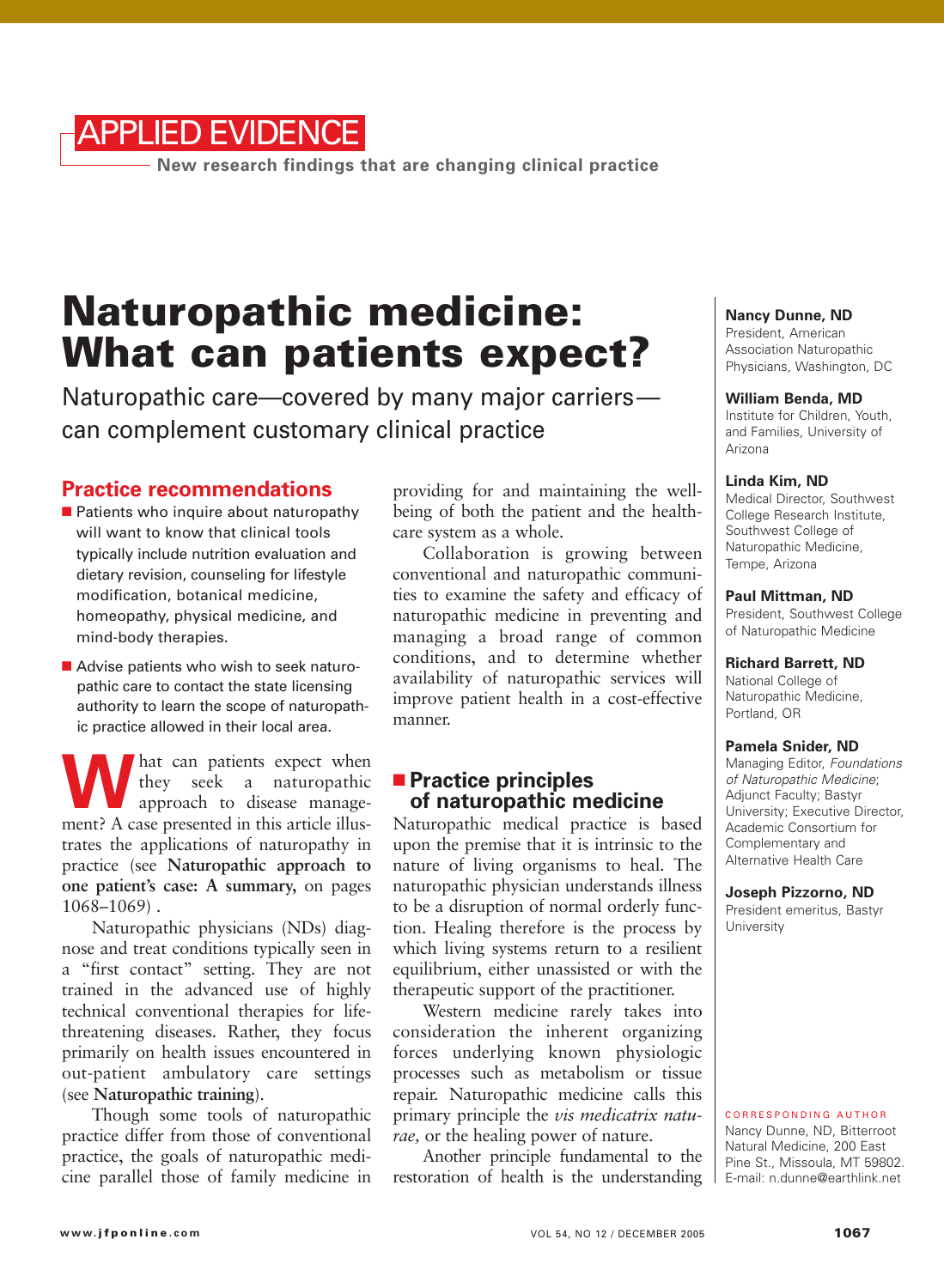# **Naturopathic approach to one patient's case: A summary**

### **Patient encounter**

Martha S., a 39-year-old Asian-American

**P**resenting complaint: Has not felt well since onset of light-headedness, fatigue, muscle pain, and lassitude 4 years earlier / muscle tightness or tension and achiness come and go, often relieved by chiropractic treatment / some fuzzy cognition / dry gritty feeling in back of eyes / decreased libido / intermittent heart palpitations / sadness, easy weeping in conjunction with menses, lessens somewhat with St John's Wort / disturbed, unrefreshing sleep 4 out of 7 days / body pain worse on waking

### **History**

Three normal births and 3 spontaneous abortions with anticardiolipin antibodies that resolved after pregnancy / 2 D&Cs, no other surgery / incidental finding of partially empty sella tursica on MS MRI investigation

Extensive specialty workups since 2001 have ruled out disease / internist who coordinated specialty consultations favors diagnosis of generalized anxiety disorder / some improvement with low doses Celexa, but unacceptable side effects (same with Effexor) / has tried amitriptyline / husband travels and she is uncomfortable with a "drugged sleep" when alone with the children

Fell off horse as teenager / no other physical injury or significant viral or bacterial illness / job exposes her to adversarial atmosphere and also requires occasional extensive hours at keyboard / infertility issues; experience of foreign adoption was a prolonged stressor

**Family** Maternal aunt and grandmother had breast cancer age 50+; both survivors / paternal grandmother had

stroke / father had postoperative DVT

**Social** 1–2 glasses wine/week; recreational drug use over 10 years in past / no regular exercise / attorney for city / married 11 years; husband 48, Euro/American, smokes, on anti-HTN medication / adopted sibs from Korea 1 year ago, 5-yr-old girl, 2-year-old boy, some malnutrition, parasites, now recovered

### **Exam**

Patient is pleasant, articulate / no active disease / 5'8", 128#, BP 128/62, P 82 / findings normal for HEENT, neck, chest, heart, abdomen, extremities, neurology, and skin / tender trigger points at bilateral trapezoids, paraspinal to subscapular, upper third gluteal and at hips

### **Lab**

extensive records provided, essentially normal, none since 11/2003

#### **Medications**

None now

#### **Allergies**

Sensitive to drug side effects, but no known drug allergies

### **Management plan discussed with patient**

In absence of other underlying disease, would like to treat you for fibromyalgia syndrome from long-term professional and personal stress / will work to recover your system from the physiologic effects of tension, worry, and hard work over past decade / if progress unsatisfactory after 3 months, we will revisit the diagnosis

Plan is to restore-rejuvenate your body, which knows how to right itself / think 6 months to a year for full recovery, after which you will have new knowledge of yourself and tools to maintain

### **FAST** TRACK

**Standard review of systems is supplemented with patient reports of dietary habits, physical activities, etc**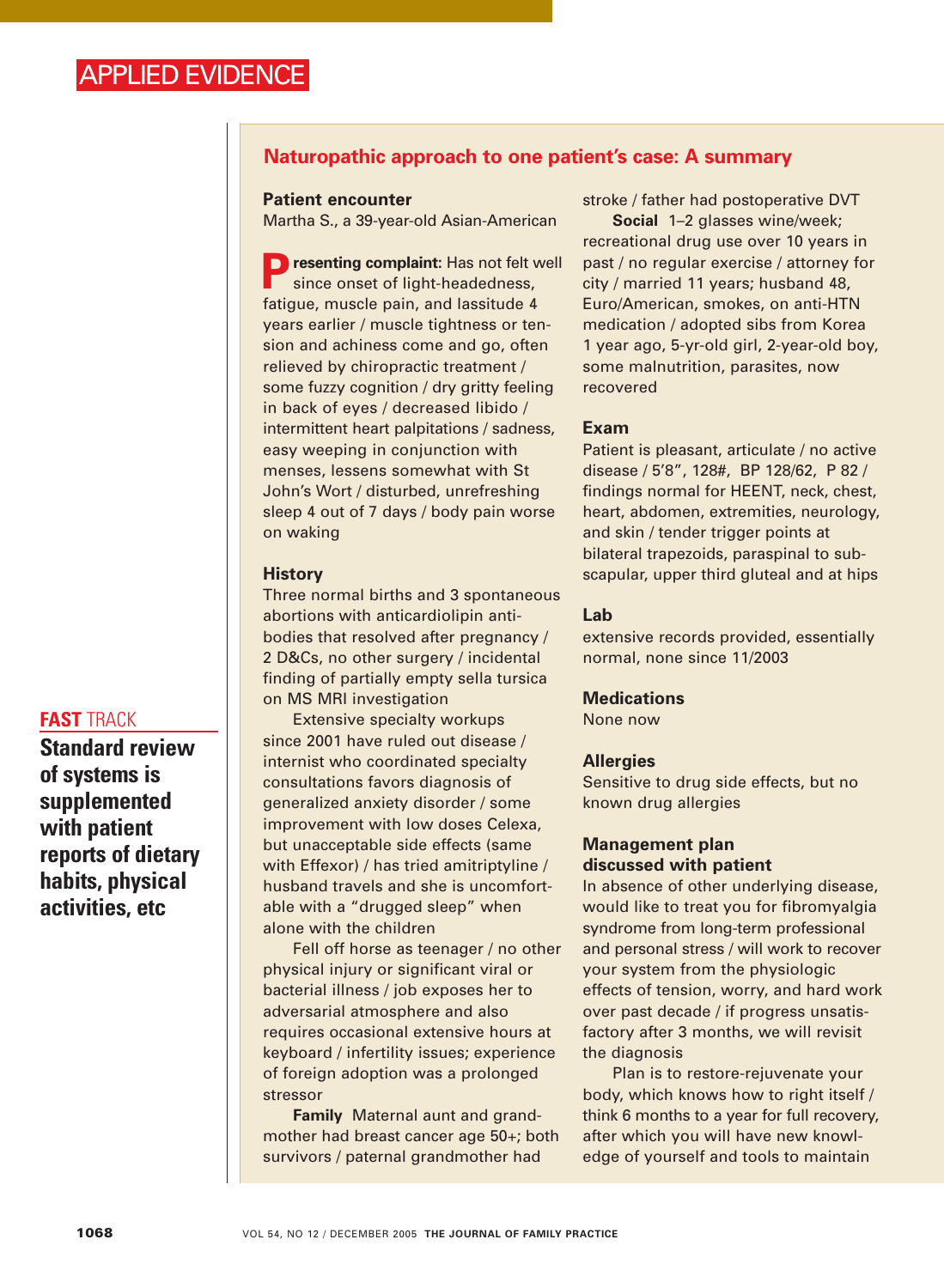your well-being / details of the plan will shift as you recover and learn to use developing self knowledge to protect yourself during new challenges / flexibility and resilience are key and develop continually from self awareness / note what works for you and what doesn't

# **Diet Goal**

Hypoallergenic, whole-foods; small, frequent meals / adjust eicosanoid balance to increase systemic circulation, musculoskeletal flexibility, and cellular repair (patient given background article) / decrease production of pain-signaling chemistry, swelling that presses on nerves and creates the sensations of pain and stiffness; avoid sweets and refined carbohydrates, in order to maintain steady blood sugar levels

Use serotype diet (diet printed for patient) for the next 6 weeks / stick with best foods; dip into OK foods as little as possible / whet appetite for best food by "selfishly" focusing on your recovery / invite family to share meals, but primary purpose is your recovery; this can be hard for a mom to pull off; please invite your husband to call me if I can help him understand how he can enable you accomplish goal

### **Possible further steps**

(see online version for details of action steps):

- 1. Support/restore digestive tract: May not be making optimal gastric acid and other digestive factors as a result of long term stress stealing circulation away from those tissues that produce it.
- 2. Eliminate simple sugars and refined flour products: Will help reduce pain / simple sugar creates hypoglycemic episode that can be experienced as nameless

anxiety, weakness, fatigue, and dizziness / stable blood sugar essential for sense of well-being / eat pears, berries, or nuts if you need dessert.

- 3. Exercise: Aerobic exercise 45 to 60 minutes, 3 or more times/week
- 4. Sleep: Melatonin 250 µg to 500 mcg 30 or so minutes before bedtime / Deeper, assisted sleep will help, and you can adjust dosages to keep head clear in morning.
- 5. Fundamental supplementation: For general well being, including fish oils, vitamins, and minerals.
- 7. Adrenal recovery formula: We can presume your endocrine system has been affected by perceptions of threat (anxiety as related to the mystery of your physical pains) as well as longterm pain / recommend adrenal function test, to more closely determine optimal timing and doses of raw material that supports adrenal function
- 8. Massage/body work
- 9. Generalized anxiety disorder: your internist is convinced of this diagnosis; let's discuss.

### **Outcome**

**Over 2 months:** Sleep improved; trigger point pain diminished in upper body (by 30%), in gluteal and hips (80%) / able to manage diet "70% to 80% of the time" / exercise 3 to 5 times weekly, less when husband travels

**Vacation interlude:** Treatment plan jettisoned for vacation / return of rheumatic symptoms; dizziness and lassitude, however, continued to improve

**Next 2 months:** Continued improvement, with trigger point pain flaring only on long drives

# **FAST** TRACK

# **Modalities:**

- dietary revision
- lifestyle changes
- botanical medicine
- homeopathy
- physical medicine
- mind-body therapies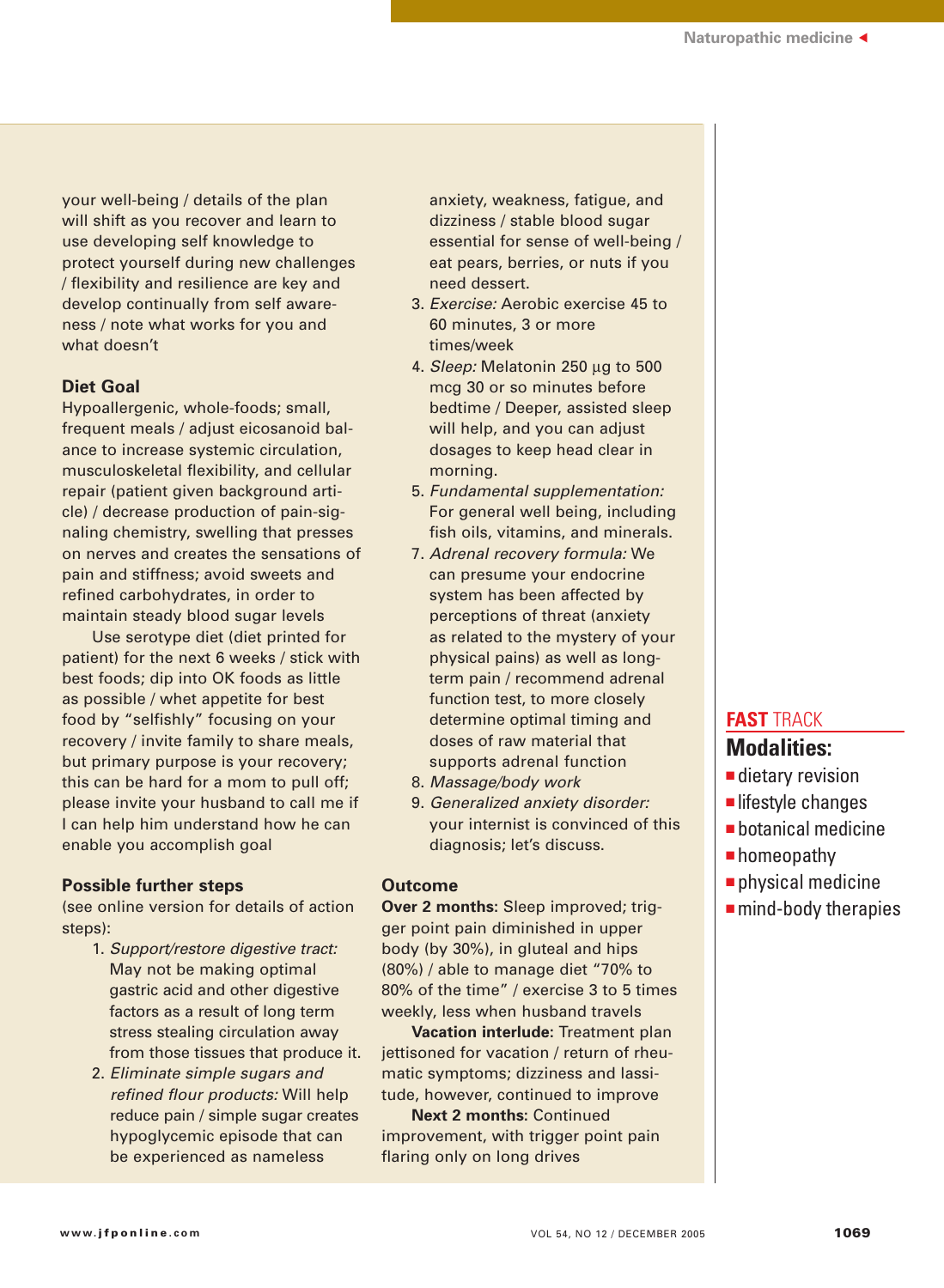that any intervention employed should not further disrupt a system attempting to regain homeostasis. This is expressed as *primum non nocere,* the imperative to first choose interventions which do the least harm.

When confronted with an ill patient, the naturopathic physician seeks to understand the totality of fundamental causes disrupting the patient's optimal equilibrium. In order to remove the cause of the illness (*tolle causum*), one must *treat the whole person.*

In pursuit of removing or moderating the insults and stressors that result in harm to the patient, the doctor becomes teacher (*docere*) and engages the patient in the essential responsibilities of selfcare. Participation in the restoration of personal wellbeing prepares the patient to behave proactively in the future, when mutual efforts at *prevention* predominate in the physician-patient relationship.<sup>1</sup>

Although these practice principles form the foundation of the naturopathic approach to health and healthcare, the philosophic and conceptual approaches of conventional medical theory apply as well, including complexity science, quantum physics, medical ecology, public health, energy medicine, and the biological basis of healing. The above principles do not replace the foundation of biological pathology, but offer the practitioner an expanded perspective when treating each individual patient. Naturopathic medicine ascribes to a therapeutic hierarchy that integrates the full spectrum of modern biomedicine in a continuum that includes mental, emotional and spiritual therapies, as appropriate to each patient's needs.<sup>2</sup> Applied in this context, biomedical interventions are highly valued as both diagnostic and therapeutic approaches.

# ■ **Clinical approach to patients**

The ultimate goal of each clinical assessment is to obtain an in-depth understanding of the patient's underlying condition (including his or her experience) and to effectively communicate relevant information to other healthcare providers participating in the patient's care.

Essential to a comprehensive evaluation is the extended interview, which ranges from 60 to 90 minutes for new patients. Follow up visits range between 30 and 60 minutes. A standard review of systems is supplemented with patient-generated reports of daily activities, such as dietary habits, physical activity, and psychological issues (see **Naturopathic approach to one patient's case**). NDs perform physical examinations appropriate to the patient's presenting complaint and health history, and employ conventional laboratory and diagnostic imaging services as needed. Clinical evaluation is patient-centered and addresses a full range of factors that influence health as well as illness, generating a problemoriented patient record based on International Classification of Diseases (ICD-9) criteria.

Modalities most often used in naturopathic practice include clinical nutrition and dietary revision, counseling for lifestyle modification, botanical medicine, homeopathy, physical medicine, and mind-body therapies.

**Scope of practice.** Depending on local licensure statutes, naturopathic physicians may be fully recognized as primary healthcare providers.<sup>3</sup> Prescriptive authority varies, as do provisions for other procedures commonly associated with general medical practice.<sup>4</sup>

Details of the scope of naturopathic practice in each licensed jurisdiction can be accessed by contacting local licensing authorities, usually via a state or provincial agency website. In the majority of jurisdictions, licensed NDs are responsible for all public health regulations including reportable diseases and immunizations. Most ND practice acts require annual continuing education credits to maintain practice privileges.

**Interdisciplinary collaboration.** NDs are trained to recognize serious and lifethreatening situations and to identify conditions outside of the scope of their

# **FAST** TRACK

**NDs often work with physicians to co-manage patients and help decide when to refer for evaluation by other practitioners**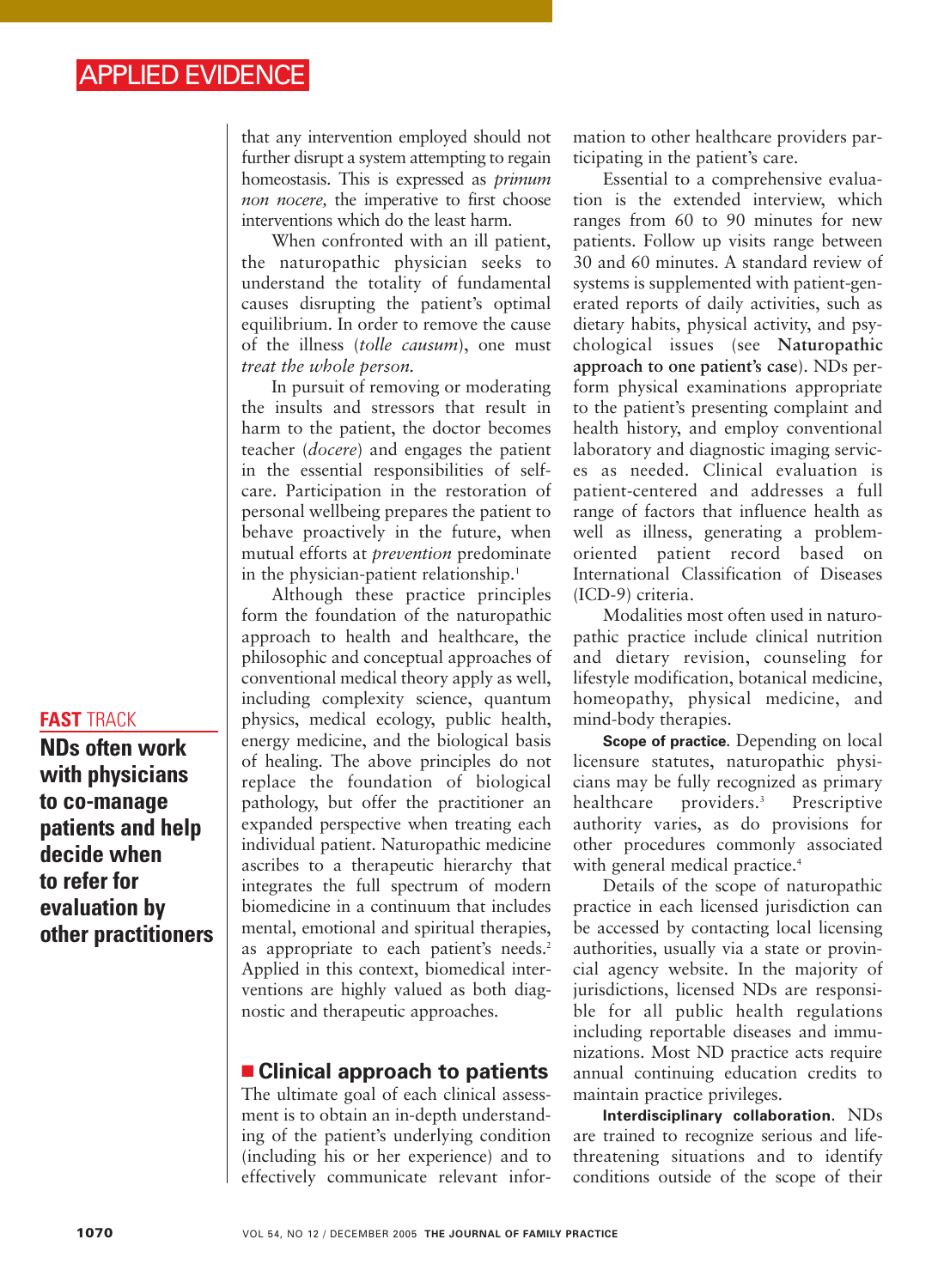professional or legal limitations. Appropriate referral mechanisms are indoctrinated during educational and clinical training. NDs often work with conventionally trained family practice physicians, internists, and specialists in co-managing patients, participating in decisions regarding referral for evaluation and treatment by other allopathic and complementary/alternative medicine practitioners.

### ■ Safety and effectiveness **of naturopathic medicine**

Naturopathic practice is distinguished by treatments individualized to a patient's physical condition and environmental circumstances, requiring combination therapies adjusted over time as guided by patient response. Documenting the safety and efficacy of naturopathic interventions presents significant challenges—eg, the limitations of the reductionistic approach of allopathic research models when applied to complex interventions and inadequacy of available funding sources. Research on the clinical and quality of life outcomes, particularly evaluation of the actual, complex whole practice as opposed to single agent or specific modalities, is relatively scant.<sup>5</sup>

Responding to this challenge, in 2002 the NIH funded more than 1200 scientists and physicians from both conventional and naturopathic academic and professional communities in a 2-year effort to design the Naturopathic Medical Research Agenda (NMRA). Guided by the NMRA process, the research departments of naturopathic academic centers are systematically developing the collaborative infrastructure required to examine the theory and practice of naturopathic medicine.<sup>6</sup> The recently inaugurated *International Journal of Naturopathic Medicine* (available at www.intjnm.org) provides access to naturopathic-specific, peer-reviewed research.

Documentation of safety is as relevant as documentation of efficacy. As the potential for harm does exist within the naturopathic scope of practice, $\bar{z}$  licensure in the US requires that adverse medical events be

# **Naturopathic training**

**N**aturopathic physicians graduate from 1 of 6 naturopathic medical schools accredited by the Council on Naturopathic Medical Education (CNME) (**TABLE 1**, available on page i at the end of the article). The CNME is a member of the Association of Specialized and Professional Accreditors recognized by the US Department of Education. Each school in the United States is also accredited by, or has candidacy status through, the specific regional agencies responsible for overseeing postsecondary institutions of higher learning.

**Requirements for admission.** The goal of naturopathic medical education is to prepare clinicians for the challenges of general practice, with a foundation in current medical science as well as traditional naturopathic theory. Candidates for admission to naturopathic medical school must earn a baccalaureate degree (or equivalent) prior to matriculation, including standard premedical undergraduate courses.

**Naturopathic curricula.** Subjects include inorganic and organic chemistry, physics, general biology and psychology. Other coursework is comparable to that of allopathic and osteopathic medical schools (**TABLE 2**, available on page i). While the first 2 years of education combine courses in naturopathic principles with basic and diagnostic sciences, third and fourth year students focus on clinical practice, receiving training at naturopathic primary care outpatient clinics as well as conventional medical facilities (**TABLE 3**, available on page i). Academic faculty at such institutions include NDs, PhDs, MDs, DOs, and other allied health professionals.

For information on postgraduate residencies, research, and collaborative opportunities for NDs, please see **APPENDIX I** on page ii. For additional information on naturopathic licensure, please see **APPENDIX II** on page iii.

reported to the federally mandated National Practitioner Databank.8 The disciplinary records of naturopathic licensing boards provide scrutiny of practices regulated in those jurisdictions as well as documentation of specific offenses: over a 10-year period (1992–2002), 173 complaints were filed with state licensing boards from a total of 1805 licensees. During this period, 31 disciplinary actions were initiated, ranging from probation to fines or censure.<sup>9</sup>

Safety and efficacy are also of concern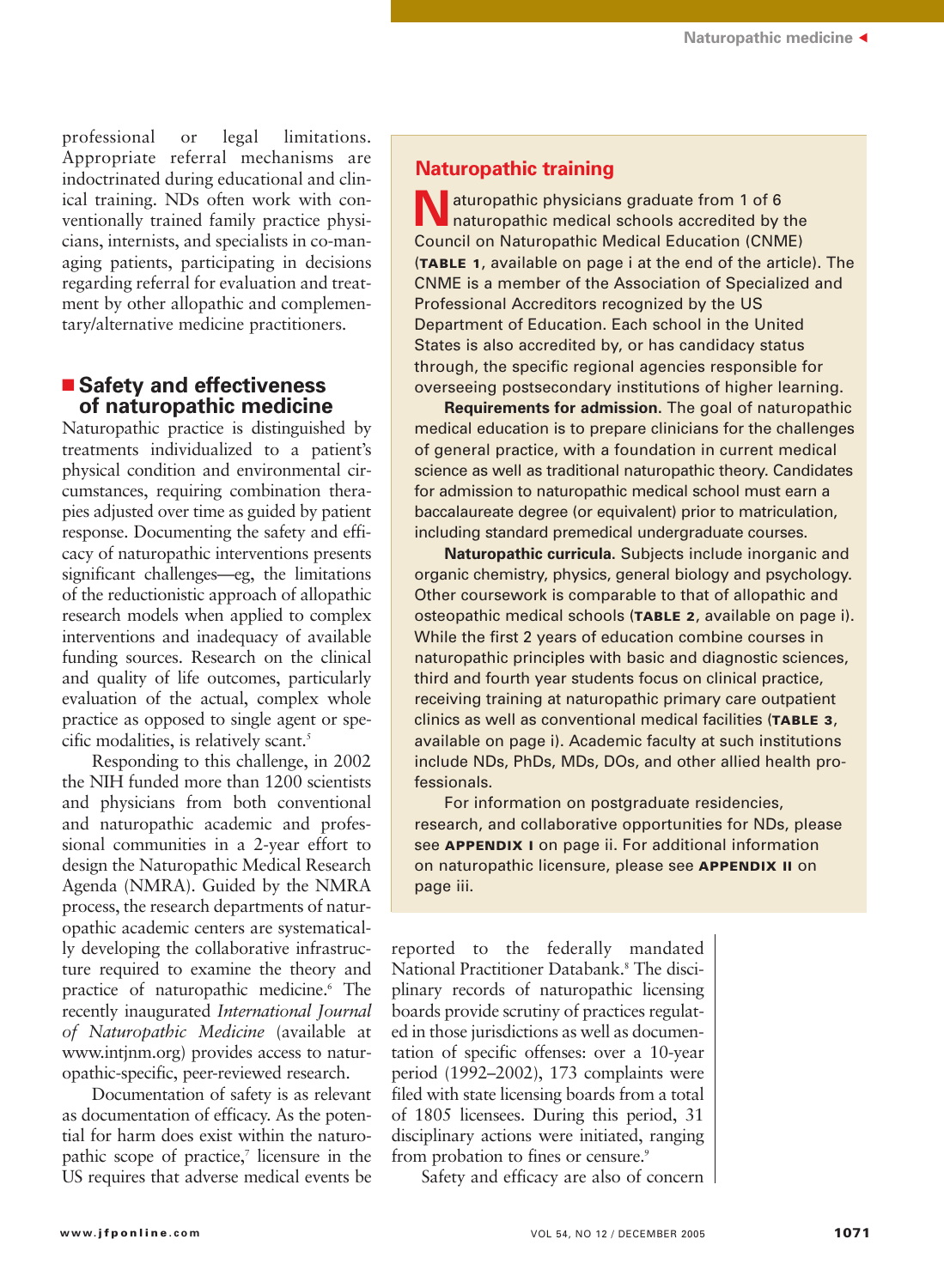# **More about naturopathy**

**T** o access more in-depth information, including how to identify licensed NDs in a particular geographic area, contact the American Association of Naturopathic Physicians at www.naturopathic.org.

For information on naturopathic medical education, particularly the advanced standing programs available to degreed professionals, contact the American Association of Naturopathic Medical Colleges at www.aanmc.org.

An additional resource for degreed medical professionals interested in naturopathic professional practice is the website for the North American Board of Naturopathic Examiners at www.nabne.org.

> to third-party payers. More than 70 companies, trade unions, and state organizations offer health plans that cover naturopathic medical services,<sup>10–11</sup> requiring utilization reviews incorporating documented patient outcomes. As NDs are increasingly covered as specialists and primary care providers under reimbursement plans of corporations such as Microsoft and Boeing, the credentialing processes required by their insurers (such as Blue Cross and Blue Shield, Kaiser Permanente, Connecticare, Oxford, and Healthnet) result in formal analyses of safety and efficacy of practice. Malpractice insurance industry data also verify incidents of harm that may occur related to naturopathic practice.

> The advent of integrated care has resulted in staff privileges granted to NDs at approximately 20 conventional hospitals and numerous integrated clinics. As a result, efficacy of peer review is strengthened as payers elect naturopathic medical directors to peer advisory committees charged with formulating reimbursement and case management policies.12 ■

#### **REFERENCES**

- 1. Snider P, Zeff J. Report of the Select Committee on the Definition of Naturopathic Medicine. Washington, DC: AANP; 1988.
- 2. Micozzi M, ed. Fundamentals of Complementary and Alternative Medicine. 2nd ed. Philadelphia, Pa: Churchill-Livingstone; 2001:181–183.
- 3. Kim L, Mills E. Physicians' Information and Education Resource (PIER). Naturopathic Medicine, American College of Physicians; American Society of Internal Medicine July 1, 2003.
- 4 .Hough H, Dower C, O'Neill E. Profile of a Profession: Naturopathic Practice. San Francisco, Calif: Center for the Health Professions, University of California, San Francisco; 2001:27.
- 5. Standish LJ, Calabrese C, Snider P. The Naturopathic Medical Research Agenda: The Future and Foundation of Naturopathic Medical Science. Kenmore, Wash: Bastyr University Press; 2005:10.
- 6. Calabrese C, Reilly P, Lukaczer D. Position paper on Naturopathic Research, American Association of Naturopathic Physicians, 2003. Available at: http://www.naturopathic.org/positions/research\_position\_paper.html. Accessed on January 2, 2005.
- 7. Myers SP, Cheras PA. The other side of the coin: Safety of complementary and alternative medicine. Med J Aust 2004; 181:222–225.
- 8. Healthcare Integrity and Protection Databank. National Practitioner Databank. Available at: http://www.npdbhipdb.com/hipdb.html. Accessed on February 1, 2004.
- 9. Snider P, Cutler S. Naturopathic Profession Research Documentation. Kenmore, Wash: Bastyr University Press, 2002.
- 10. Quinn S, et al. Naturopathic Medicine: Primary Care for the Twenty-First Century. Washington, DC: AANP; 2003:12.
- 11. Lafferty WE, Bellas A, Baden A, Tyree PT, Standish LJ, Patterson R. The use of complementary and alternative medical providers by insured cancer patients in Washington state. Cancer 2004; 100:1522–1530.
- 12. Pizzorno J. Snider P. Fundamentals of Complementary and Alternative Medicine. Ed. M. Micozzi. Philadelphia, Pa: Churchill-Livingstone; 1996:173.

**Increasingly, NDs**

**FAST** TRACK

**are covered as specialists and primary care providers under corporate reimbursement plans**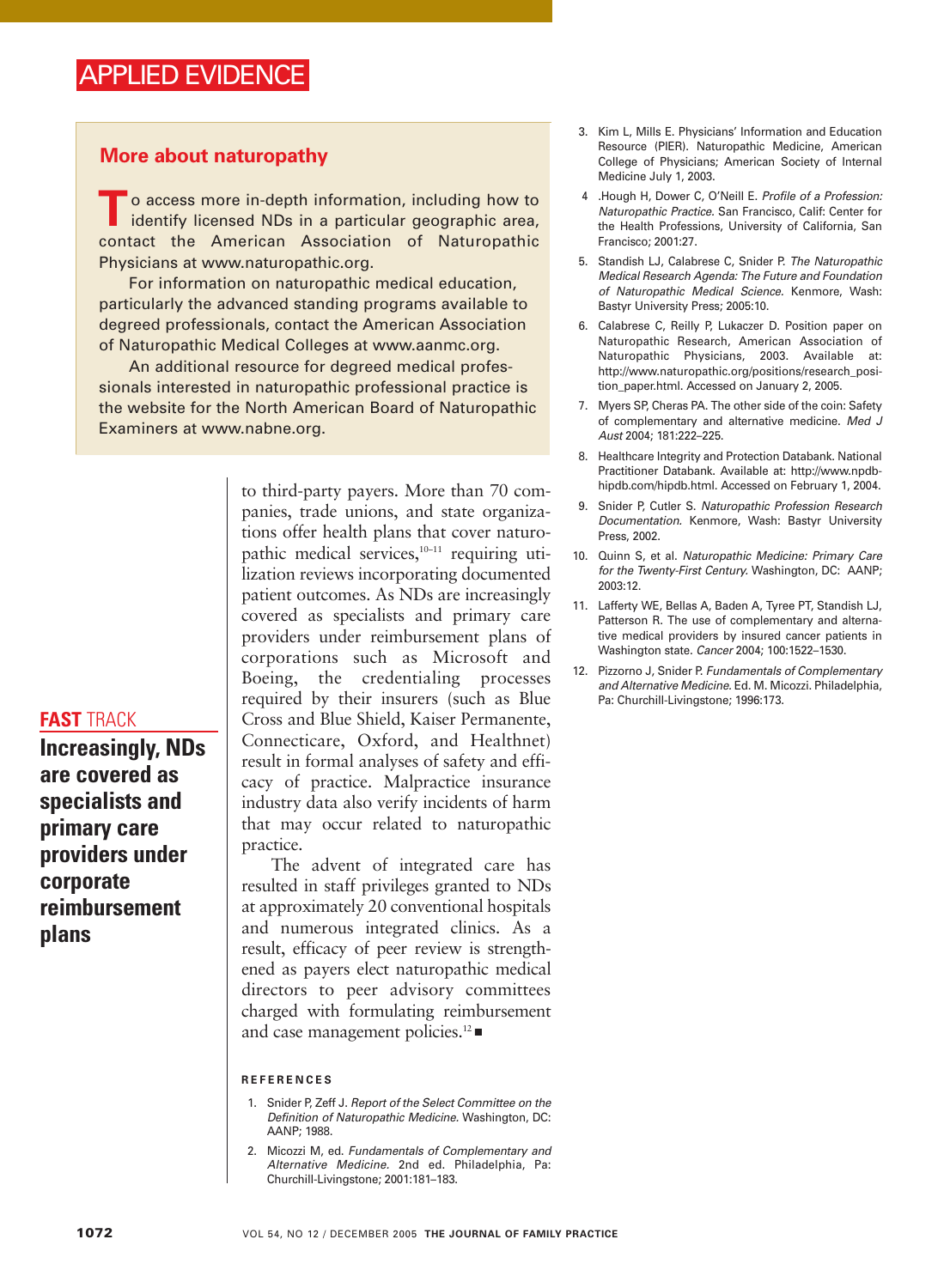### **TABLE 1**

### **Accredited naturopathic medical schools in US and Canada**

**Bastyr University** 14500 Juanita Drive NE, Kenmore, WA 98028-4966

**Boucher Institute of Naturopathic Medicine\*** 200-668 Carnarvon St. , New Westminster, BC V3M 5Y6

**Canadian College of Naturopathic Medicine** 1255 Sheppard Avenue East, North York Ontario, Canada M2K 1E2

**National College of Naturopathic Medicine** 049 SW Porter Street, Portland, OR 97201

**Southwest College of Naturopathic Medicine and Health Sciences** 2140 E Broadway Road, Tempe, AZ 85282

**University of Bridgeport College of Naturopathic Medicine\*** 60 Lafayette Street, Bridgeport, CT 06601

Source: Council on Naturopathic Medical Education, US Department of Education (www.crme.us).

\*Indicates colleges that are candidates for accreditation.)

# **TABLE 2**

### **Comparison of average number of hours of basic sciences**

|                               | <b>NATUROPATHIC</b> | <b>ALLOPATHIC</b> | <b>OSTEOPATHIC</b> |
|-------------------------------|---------------------|-------------------|--------------------|
| Anatomy<br>(gross/dissection) | 350                 | 380               | 362                |
| Physiology                    | 250                 | 125               | 126                |
| Biochemistry                  | 125                 | 109               | 103                |
| Pharmacology                  | 100                 | 114               | 108                |
| Pathology                     | 125                 | 166               | 152                |
| Microbiology/<br>immunology   | 175                 | 185               | 125                |
| <b>Total hours</b>            | 1125                | 1079              | 976                |

Source: Jensen CB. Common paths in medical education: The training of allopaths, osteopaths and naturopaths. Altern Complement Ther 1997; 3:276–280

### **TABLE 3**

### **Naturopathic medical school curriculum overview**

**Basic and diagnostic sciences** Anatomy, neuroanatomy, neurosciences, physiology, histology, pathology, biochemistry, genetics, microbiology, immunology, lab diagnosis, clinical diagnosis, physical diagnosis, medical research, epidemiology, public health, medical ethics, and others

**Clinical sciences** Family medicine, ENT, cardiology, pulmonary medicine, gastroenterology, rheumatology, neurology, dermatology, urology, infectious disease, pediatrics, geriatrics, obstetrics, gynecology, pharmacology, pharmacognosy, minor surgery, ophthalmology, psychiatry, and others

**Naturopathic therapeutics** Clinical nutrition, botanical medicine, homeopathy, naturopathic manipulative therapy, hydrotherapy, counseling, naturopathic philosophy, naturopathic case analysis/management, advanced naturopathic therapeutics, acupuncture and traditional chinese medicine, ayurvedic medicine

Source: Jensen CB. Common paths in medical education: The training of allopaths, osteopaths and naturopaths. Altern Complement Ther 1997; 3:276–280.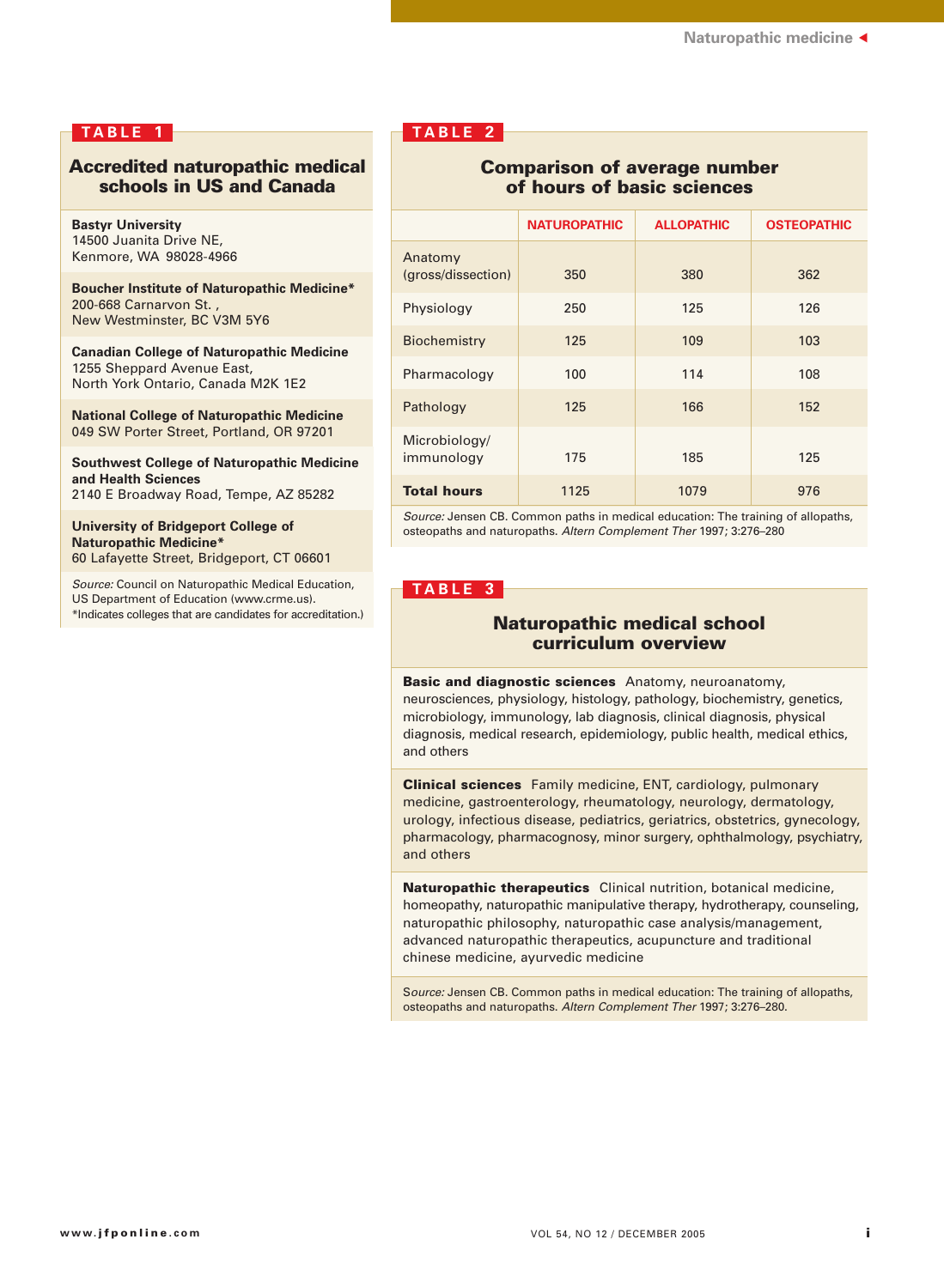### **Post-graduate residencies, research, and collaborative opportunities**

evelopment of postgraduate medical education has been given priority status by the profession's academic, accrediting, and membership institutions.<sup>1</sup> Approximately 10% of graduate naturopathic physicians find placement in accredited residency programs, most of which are sponsored by the medical colleges. Certification of naturopathic residency programs is established through the Council on Naturopathic Medical Education. Current challenges to the development of larger numbers of residencies for NDs include standardization of curriculum and identification of appropriate training sites and mentors, as well as issues regarding scope of practice and reimbursement.<sup>2</sup>

The naturopathic research community is engaged in collaborative investigations with conventional medical schools and patient-care centers, specifically in the areas of chronic disease and environmental medicine. Academic research facilities at the accredited naturopathic medical schools in the United States have assurances of compliance filed with the US Department of Health and Human Services, permitting federally funded human subjects research. These centers currently host studies in epidemiology, bench research, and clinical outcomes funded through both private foundations and federal and state health agencies, including the National Institute for Health (NIH), the National Cancer Institute, and the Office of Dietary Supplements.

ND research faculty submit to the rigorous review, scoring, and recommendation processes familiar to investigators at other medical institutions in the US. Naturopathic faculty also serve as mentors and advisors to graduate and postdoctoral ND students, allopathic medical residents, and post-doctorates pursuing CAM research agendas. Bastyr University and National College of Naturopathic Medicine are currently collaborating on National Institutes for Health (NIH)/National Center for Complementary and Alternative Medicine (NCCAM) sponsored educational grants with the University of Washington School of Medicine and Oregon Health and Science University to develop, implement, and evaluate curricula for

medical students in complementary and alternative medicine.3,4

Additional examples of collaboration with conventional academic universities and patient-care centers include alliances with the department of biochemistry at Emory University to investigate the clinical effects of antioxidant therapy, Arizona State University's Diabetes Collaborative to evaluate naturopathic diabetes care, University of Washington School of Pharmacy to examine the anti-HIV activity of botanical preparations, and Oregon Health Science University to assess naturopathic treatment for remitting forms of multiple sclerosis.<sup>5</sup>

In addition to providing clinical services, naturopathic physician researchers, academicians, and administrators are engaged in the development of governmental healthcare policies. NDs have participated in the establishment of the Office of Alternative Medicine (now the NCCAM), held seats on the NCCAM Advisory Council, and represented their profession on the White House Commission on Complementary and Alternative Medicine Policy (WHCCAMP). NDs presently serve on the Department of Health and Human Services Medicare Coverage Advisory Committee, the American Medical Association CPT Editorial Panel/HCPAC (Healthcare Professionals Advisory Committee), the Center for Medicare Services, the National Cancer Institute, and the Office of Dietary Supplements at the National Institutes of Health.<sup>6</sup>

#### **REFERENCES**

- 1. Dunne NE. Proceedings, Naturopathic Coordinating Council, November 2004.
- 2. Sensen CB. Proceedings, Workshop on Naturopathic Graduate Medical Education, January 2005.
- 3. Sierpina VS. Progress notes: University of Washington School of Medicine/Bastyr University. Altern Ther Health Med 2002; 8:93–95.
- 4. Sierpina VS. Progress notes: Oregon Health Sciences University. Altern Ther Health Med 2003; 9:86–87.
- 5. Medical Collaborations American Association of Naturopathic Physicians. Available at: www.naturopathic.org/naturopathic\_medicine/medical\_collaboration.html. Accessed on November 22, 2005.
- 6. American Association of Naturopathic Physicians Naturopathic Medicine: Collaborative Events. Available at: www.naturopathic.org/naturopathic\_medicine/medical\_collaboration.html. Accessed on November 22, 2005.